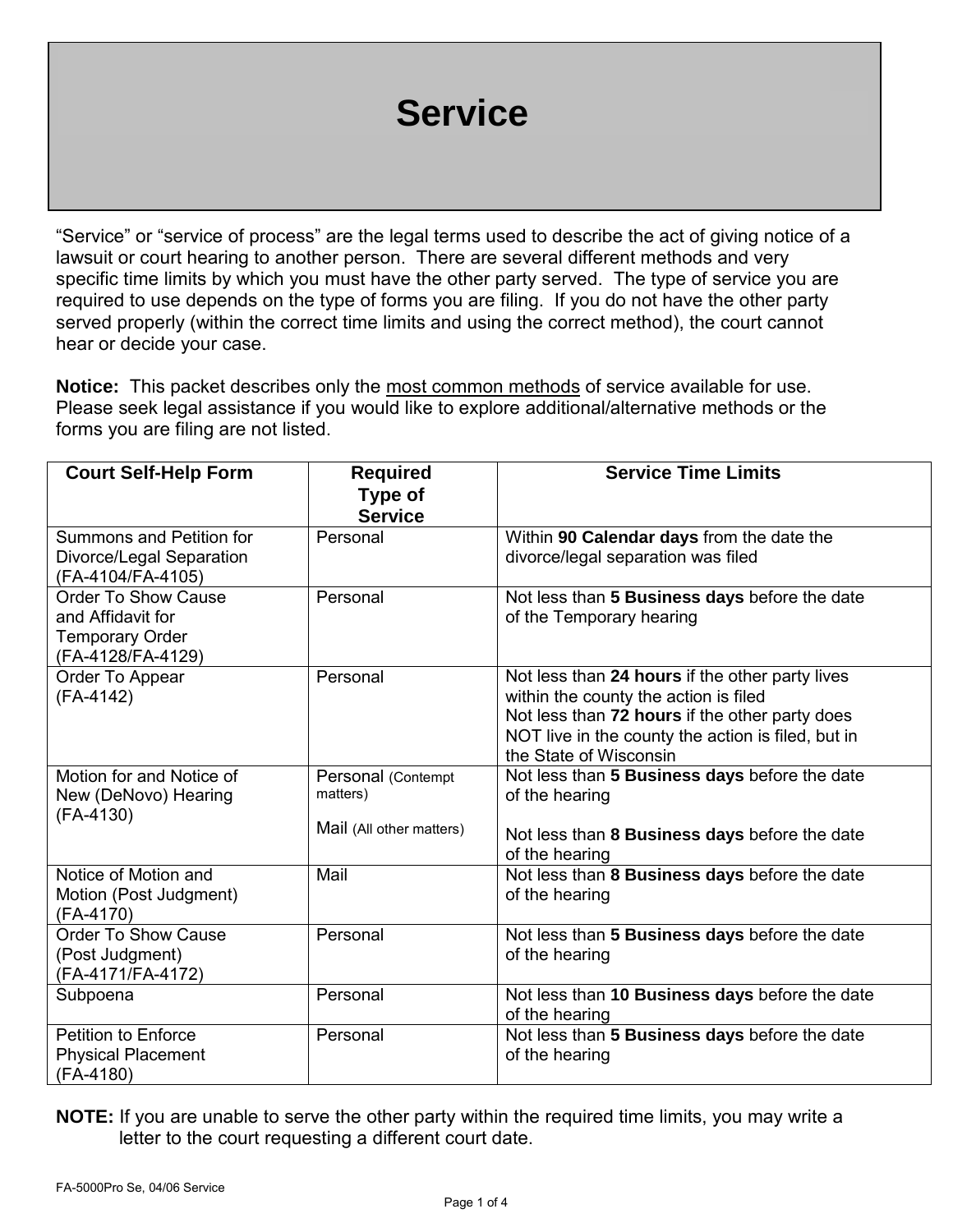**WARNING: Copies, NOT original documents, should only be given to the other party. The originals (if in your possession) and proof of service need to be returned to court after the other party has been served.** 

| <b>Personal Service</b> |  |
|-------------------------|--|
|-------------------------|--|

There are **five** basic ways to have the other party personally served:

 **1A. Admission of Service by the State of Wisconsin / Child Support Agency If the State of Wisconsin is a party to the action,** you must serve your local Child Support Agency using the following steps below.



Give the papers to a representative from the Child Support Agency and ask him/her to "admit service". He/she will complete the bottom portion of the **Admission of Service** form.

 Return the **Admission of Service** form to the Clerk of Courts Office as proof of service (keep a copy for your records).

#### **1B. Admission of Service for the other party**

 You may give the documents to the other party and **ask** that he/she voluntarily accept the papers from you. If the other party agrees to accept the documents, you need to:

Complete the caption of the **Admission of Service** form (FA-4119).

 $\Box$  Have him/her complete and sign the bottom.

 Return the **Admission of Service** form and a set of the documents served, as soon as possible to the Clerk of Courts. Remember to keep a copy for your records.

#### **If the other party will not voluntarily accept the papers from you, or you do not wish to have contact with the other party, you must have the other party served using one of the other methods described below.**

#### **2. Sheriff's Department**

The **Sheriff's Department,** of the County in which the individual to be served resides, may serve the other party. Proof of service and a set of the documents which were served must be returned to court as soon as possible. Remember to keep a copy for your records.

#### **3. Private Process Server**

You may make arrangements with a **private process server** to have the other party personally served. Contact individual companies for fees and procedural information. To find a private process server in your or the other party's area, you may look under "Process Service" using a phone or internet directory or by going to http://www.iprocessservers.com. Proof of service and a set of the documents which were served must be returned to court as soon as possible. Remember to keep a copy for your records.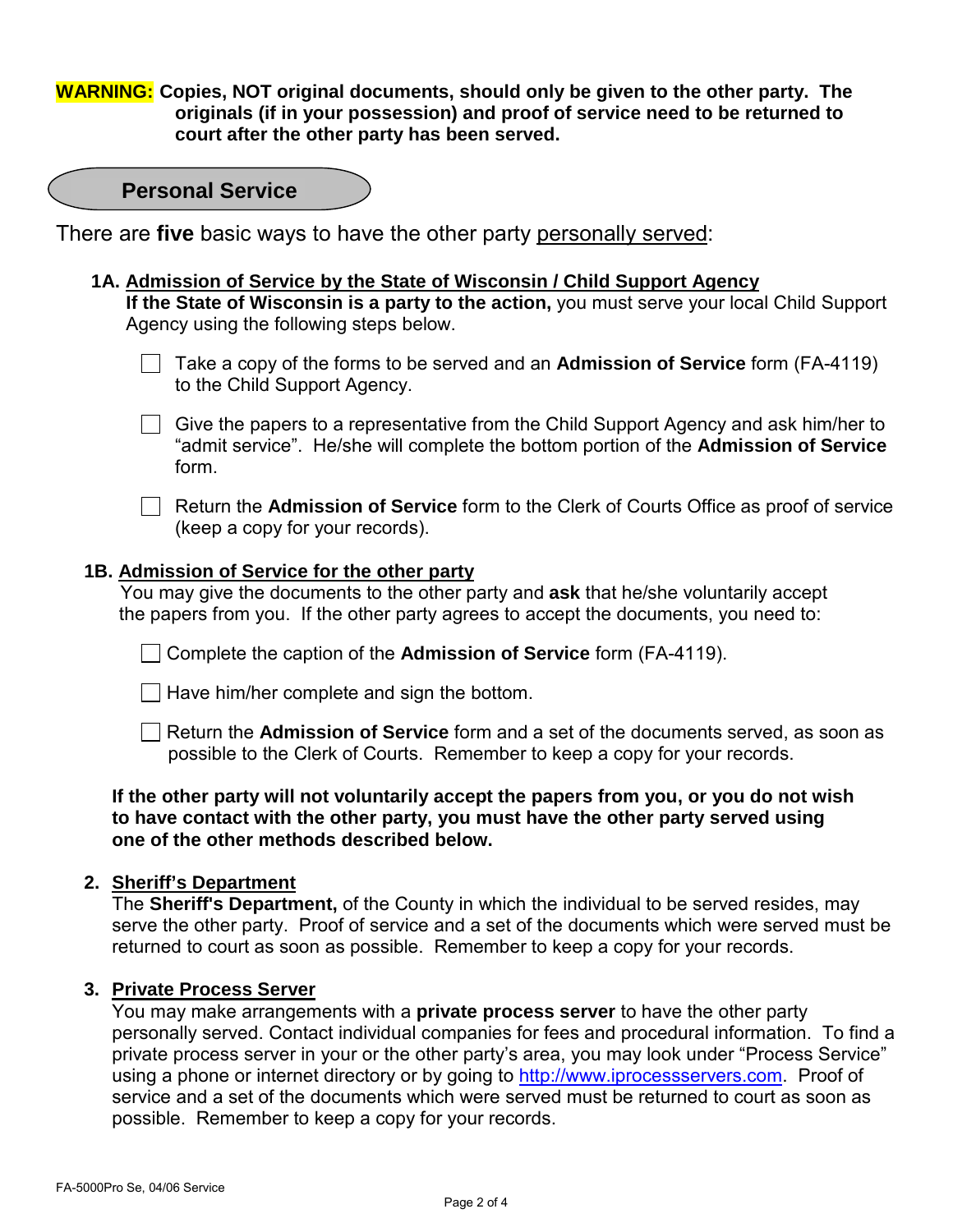#### **4. Service by Friend or Relative**

A friend or relative who is over 18, is a resident of Wisconsin, and is not a party to the action can also serve the other party.

 **You:** complete the caption of the **Affidavit of Service** form (FA-4120).

**Friend or Relative:** Gives a copy of the paperwork to the other party.

 **Friend or Relative:** Completes the bottom portion of the **Affidavit of Service.**

 **Friend or Relative:** Signs it in the presence of a notary public.

 **You:** Return the **Affidavit of Service** form and a set of the documents served, as soon as possible to the Clerk of Courts. Remember to keep a copy for your records.

# **LAST RESORT**

**Before attempting this last resort, you should consider seeking legal assistance. There are specific and complicated rules that must be followed to successfully serve a party by publication.** 

### **5. Service by Publication**

Service by Publication is a **last resort** and can **only** be used if you failed to have the other party served by one of the methods above. You have a responsibility to make every effort to make personal service if possible, which includes gathering reasonably available information from family and friends to try and determine the other party's location.

The option of **Service by Publication** is only available to you if you can answer yes to **all** of the following:

You have tried personal service through the Sheriff's Department or a private process server.

 $\Box$  You have given them as much information as possible to help them find the other person.

 $\Box$  The Sheriff's Department or private process server cannot find the other person after a diligent search.

 You have been given an **Affidavit of Due Diligence/Not Found/ Attempted Service** by the Sheriff's Department or private process server stating that the other party could not be found. Keep this affidavit.

**The Service by Publication Packet is available to assist individuals who are filing an action for divorce/legal separation.** 

## **Service by Mail**

Serving documents on the other party by mail is allowed for certain types of forms. If service by mail is allowed, you must:

 $\Box$  Mail copies of the documents to the other party.